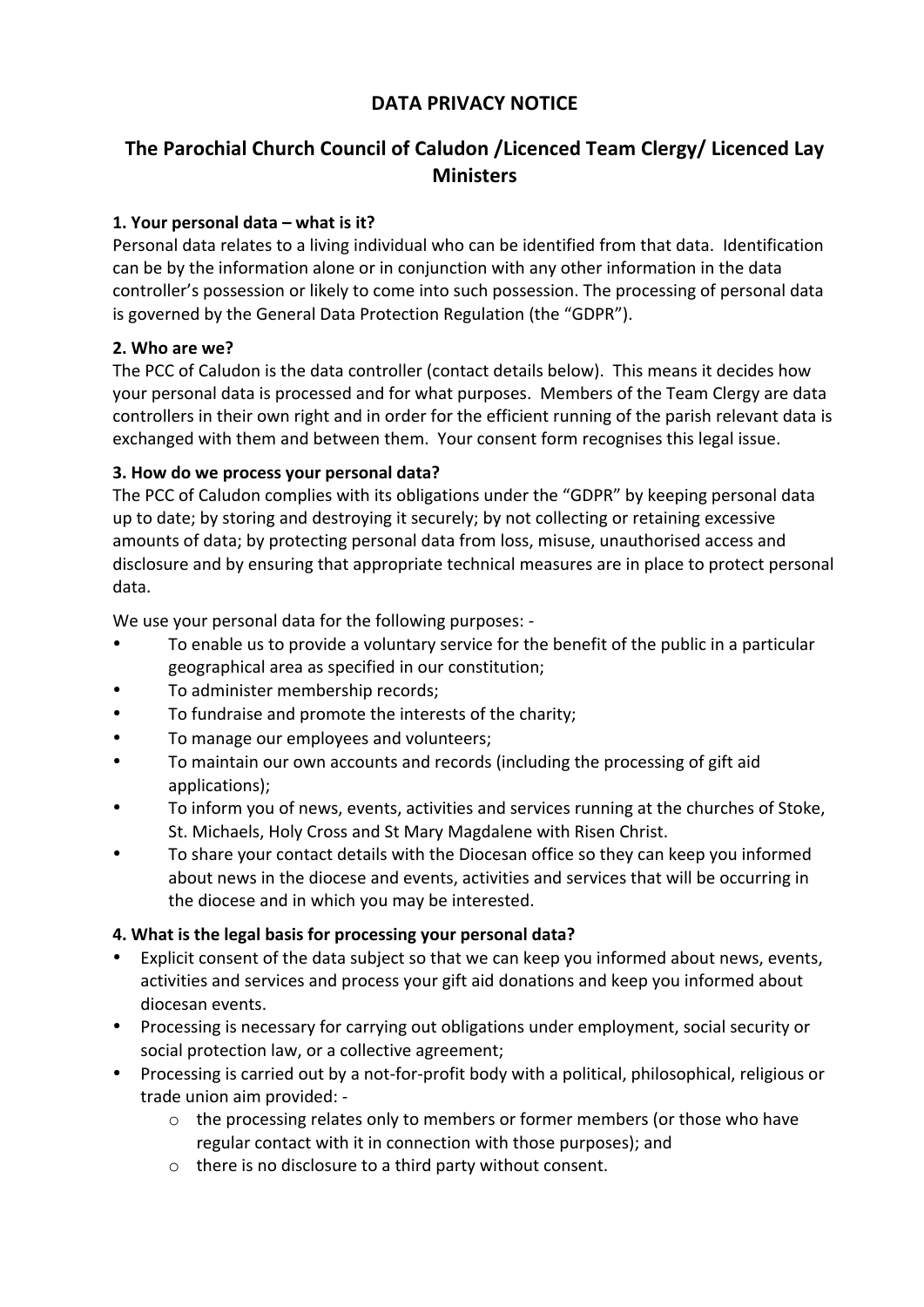#### **5. Sharing your personal data**

Your personal data will be treated as strictly confidential and will only be shared with other members of the church in order to carry out a service to other church members or for purposes connected with the church. We will only share your data with third parties outside of the parish with your consent.

#### **6.** How long do we keep your personal data<sup>1</sup>?

We keep data in accordance with the guidance set out in the guide "Keep or Bin: Care of Your Parish Records" which is available from the Church of England website [see footnote for link].

Specifically, we retain electoral roll data while it is still current; gift aid declarations and associated paperwork for up to 6 years after the calendar year to which they relate; and parish registers (baptisms, marriages, funerals) permanently.

#### **7.** Your rights and your personal data

Unless subject to an exemption under the GDPR, you have the following rights with respect to your personal data: -

- The right to request a copy of your personal data which the PCC Caludon holds about you;
- The right to request that the PCC of Caludon corrects any personal data if it is found to be inaccurate or out of date;
- The right to request your personal data is erased where it is no longer necessary for the PCC of Caludon to retain such data;
- The right to withdraw your consent to the processing at any time
- The right to request that the data controller provide the data subject with his/her personal data and where possible, to transmit that data directly to another data controller, (known as the right to data portability), (where applicable) [*Only applies* where the processing is based on consent or is necessary for the performance of a *contract with the data subject and in either case the data controller processes the data by automated means*].
- The right, where there is a dispute in relation to the accuracy or processing of your personal data, to request a restriction is placed on further processing;
- The right to object to the processing of personal data, (where applicable) [*Only applies* where processing is based on legitimate interests (or the performance of a task in the *public interest/exercise of official authority); direct marketing and processing for the purposes of scientific/historical research and statistics*]
- The right to lodge a complaint with the Information Commissioners Office.

#### **8. Further processing**

If we wish to use your personal data for a new purpose, not covered by this Data Protection Notice, then we will provide you with a new notice explaining this new use prior to commencing the processing and setting out the relevant purposes and processing conditions. Where and whenever necessary, we will seek your prior consent to the new processing.

 $<sup>1</sup>$  Details about retention periods can currently be found in the Record Management Guides located on the Church of</sup> England website at: - https://www.churchofengland.org/aboutus/structure/churchcommissioners/administration/librariesandarchives/recordsmanagementguides.aspx